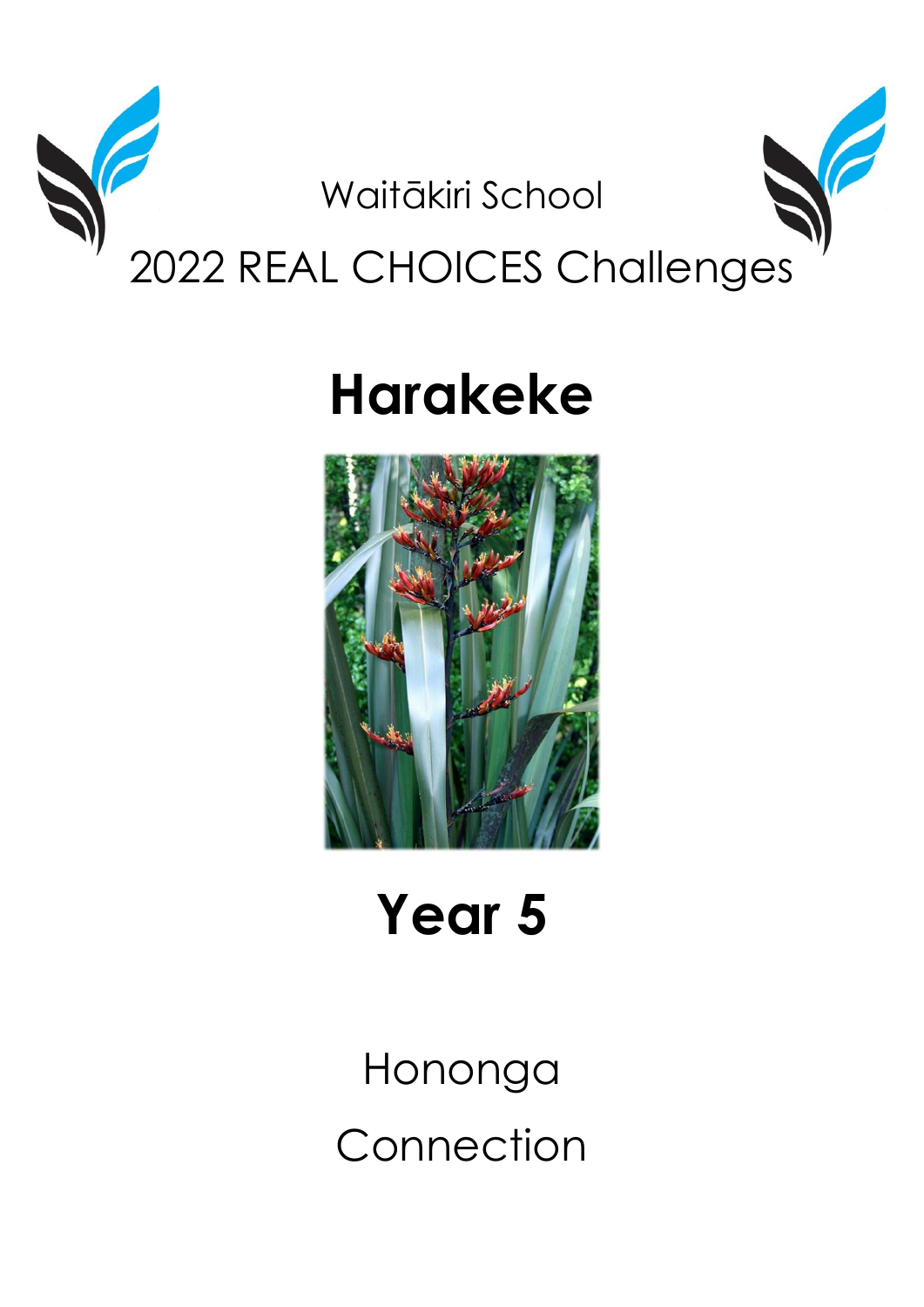| <b>Community</b> Choose at least 1 challenge |                                                                                                                                                                                        | Self | arent | eacher |
|----------------------------------------------|----------------------------------------------------------------------------------------------------------------------------------------------------------------------------------------|------|-------|--------|
| Co 1                                         | Give to people in need: Raise a minimum of \$50 to donate to a charity or an<br>equivalent collection for a community cause e.g. Chch City Mission, 20 hour<br>famine, SPCA, surf club |      |       |        |
| Co 2                                         | Give to family: Help out at home each week with some agreed household jobs<br>for a minimum of two months                                                                              |      |       |        |
| Co 3                                         | Give to your family: Prepare 2x two course meals for your family including a<br>menu, cooking & service, photographs of the meal and feedback from the diners                          |      |       |        |
| Co <sub>4</sub>                              | Join a Community Group (e.g. Cubs, Guides, Brownies, Scouts, Surf Club) & show<br>how you have contributed to the community in some way                                                |      |       |        |
| Co <sub>5</sub>                              | Give of your time: Visit an elderly person at least 6 times over 2 terms and help<br>them with some jobs or have fun playing board games or reading to them etc.                       |      |       |        |
| Co 6                                         | Participate in at least 5 Community Clean-Ups                                                                                                                                          |      |       |        |
| Co 7                                         | Design your own Community Challenge                                                                                                                                                    |      |       |        |

## Environment and Sustainability Choose at least 2 challenges

| ES <sub>1</sub> | Grow two types of vegetable in a pot or in the garden & show how you cared for<br>them & used them in a meal                                                                                                                                         |  |  |
|-----------------|------------------------------------------------------------------------------------------------------------------------------------------------------------------------------------------------------------------------------------------------------|--|--|
| ES 2            | Participate in the Travis Wetlands or other local planting/restoration day with a<br>family member                                                                                                                                                   |  |  |
| ES <sub>3</sub> | Take responsibility for sorting waste at home, encourage reduce, reuse, recycle.<br>Find out how the CCC want families to sort their recycling and be responsible for<br>getting the yellow and green bins out for collection for at least two terms |  |  |
| ES 4            | Prepare your own NOOD food lunch for 4 weeks or 20 days over 2 terms and<br>keep a record                                                                                                                                                            |  |  |
| ES <sub>5</sub> | Research the fishing industry and find out how they are working to be more<br>sustainable and present your findings                                                                                                                                  |  |  |
| ES 6            | Be a kaitiaki (guardian) of our school, caring for an area of our environment at<br>school or in the community (e.g. weeding, picking up rubbish) at least 5 times                                                                                   |  |  |
| ES <sub>7</sub> | Design your own Environment and Sustainability Challenge                                                                                                                                                                                             |  |  |

### Physical Activity & the Outdoors Choose at least 1 challenge

| PA <sub>1</sub> | Improve your fitness: over a 4 week period complete walking or running of a<br>distance of at least 20 km or cycle at least 60 km |  |  |
|-----------------|-----------------------------------------------------------------------------------------------------------------------------------|--|--|
| PA <sub>2</sub> | Improve your swimming: swim a total of 400m non-stop                                                                              |  |  |
| PA <sub>3</sub> | Explore the outdoors: with a family member or family friend complete a<br>challenging day tramp of at least 3 hours or more       |  |  |
| PA <sub>4</sub> | Undertake and complete an endurance event e.g. triathlon, duathlon, Marafun,<br>cycle race, XRACE (xrace.co.nz)                   |  |  |
| PA 5            | Attend practices & compete in a sport outside of school for an entire season<br>(incl. life-saving, swimming lessons)             |  |  |
| PA <sub>6</sub> | Walk or run around Travis Wetlands three times over a 2 week period with a<br>family member                                       |  |  |
| PA <sub>7</sub> | Design your own Physical Activity and the Outdoors Challenge                                                                      |  |  |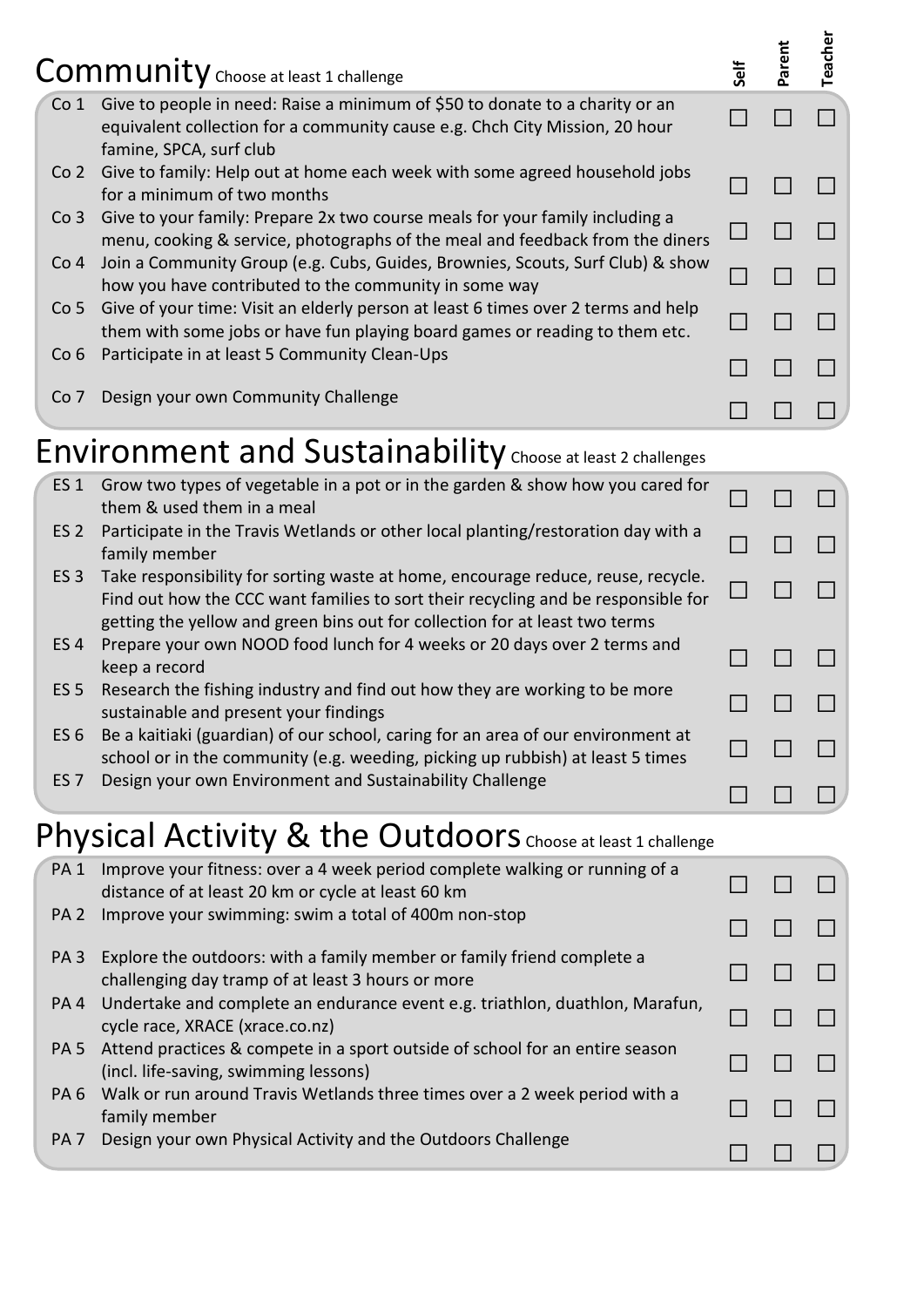|                 | Personal Inquiry Choose at least 1 challenge                                                                                                                             | Self | Parent | Teacher |
|-----------------|--------------------------------------------------------------------------------------------------------------------------------------------------------------------------|------|--------|---------|
| PI <sub>1</sub> | Be a reporter: Attend and report on an event in our community and present to<br>your home group                                                                          |      |        |         |
| PI <sub>2</sub> | Improve your maths skills-Complete the 'Figure It Out' Challenge Booklet at the<br>level your teacher recommends                                                         |      |        |         |
| PI <sub>3</sub> | Conduct an inquiry into the impact of Oruapaeroa (Easterly Wind) on our local<br>community and how over time people have adapted to this                                 |      |        |         |
| PI 4            | Science & Tech: Design, build and modify a paper glider so that it flies at least a<br>distance of at least 15 metres                                                    |      |        |         |
| <b>PI 5</b>     | Improve your science skills- complete a science-based investigation and present<br>your findings (see your studio teachers for ideas)                                    |      |        |         |
| <b>PI6</b>      | Learn a new language, e.g. NZ Sign Language, Te Reo, French etc. (key vocab,<br>greetings, basic conversation, introduction)                                             |      |        |         |
| PI <sub>7</sub> | Participate (min. 2 terms) in a school club such as Chess, Crochet                                                                                                       |      |        |         |
| PI <sub>8</sub> | Design your own Personal Inquiry Challenge                                                                                                                               |      |        |         |
|                 | Creativity/The Arts Choose at least 1 challenge                                                                                                                          |      |        |         |
| Cr <sub>1</sub> | Create a model/puppet with strings/moving parts that represents something to<br>do with Rangi (sky) and/or flying                                                        |      |        |         |
| Cr <sub>2</sub> | Learn a musical instrument, join a dance group or attend art or drama lessons<br>(e.g. Marzipan) during the year                                                         |      |        |         |
| Cr <sub>3</sub> | Participate in a school music group for the year, regularly attending all rehearsals<br>and performances                                                                 |      |        |         |
| Cr <sub>4</sub> | Write and present to your Learning Studio a speech on a topic that is of interest<br>to you & use visual aids to support your message                                    |      |        |         |
| Cr <sub>5</sub> | Make a short movie/puppet pal presentation or similar about what our REAL<br>values of Respect & Encouraging means to you and how this can relate to 'Bucket<br>Filling' |      |        |         |
| Cr <sub>6</sub> | Participate in the Rangi Community Karaoke competition                                                                                                                   |      |        |         |
| Cr <sub>7</sub> | Choreograph a dance and perform it to your home base or studio                                                                                                           |      |        |         |
| Cr <sub>8</sub> | Design your own Creativity Challenge                                                                                                                                     |      |        |         |
|                 | <b>Cultural Diversity</b> Choose at least 1 challenge                                                                                                                    |      |        |         |
| CD <sub>1</sub> | Find out about food from another culture. Prepare some of this food to share<br>with your family. Share the recipe(s) and your experience with your home group           |      |        |         |
| CD <sub>2</sub> | Find out about a festival or special celebration from another culture and share<br>this information in an interesting way. Think about 'When?', 'Why?' and 'How?'        |      |        |         |
| CD <sub>3</sub> | Find out about a game or sport from another culture. Learn how to play and<br>teach it to your home group                                                                |      |        |         |
| CD <sub>4</sub> | Creativity and the arts Find out about an aspect of the arts: Music, drama,<br>dance visual art of another culture. Have a go vourself and share vour                    |      |        |         |

| CD 4 Creativity and the arts Find out about an aspect of the arts: Music, drama, |
|----------------------------------------------------------------------------------|
| dance, visual art of another culture. Have a go yourself and share your          |
| experience with your home group                                                  |

- CD 5 Participate in a cultural group, regularly attending all rehearsals and  $\Box$   $\Box$   $\Box$
- CD 6 Participate in Manu Korero in term 3/4. Prepare and deliver a speech  $\Box$   $\Box$   $\Box$
- CD 7 Design your own Cultural Diversity Challenge  $\Box$   $\Box$   $\Box$